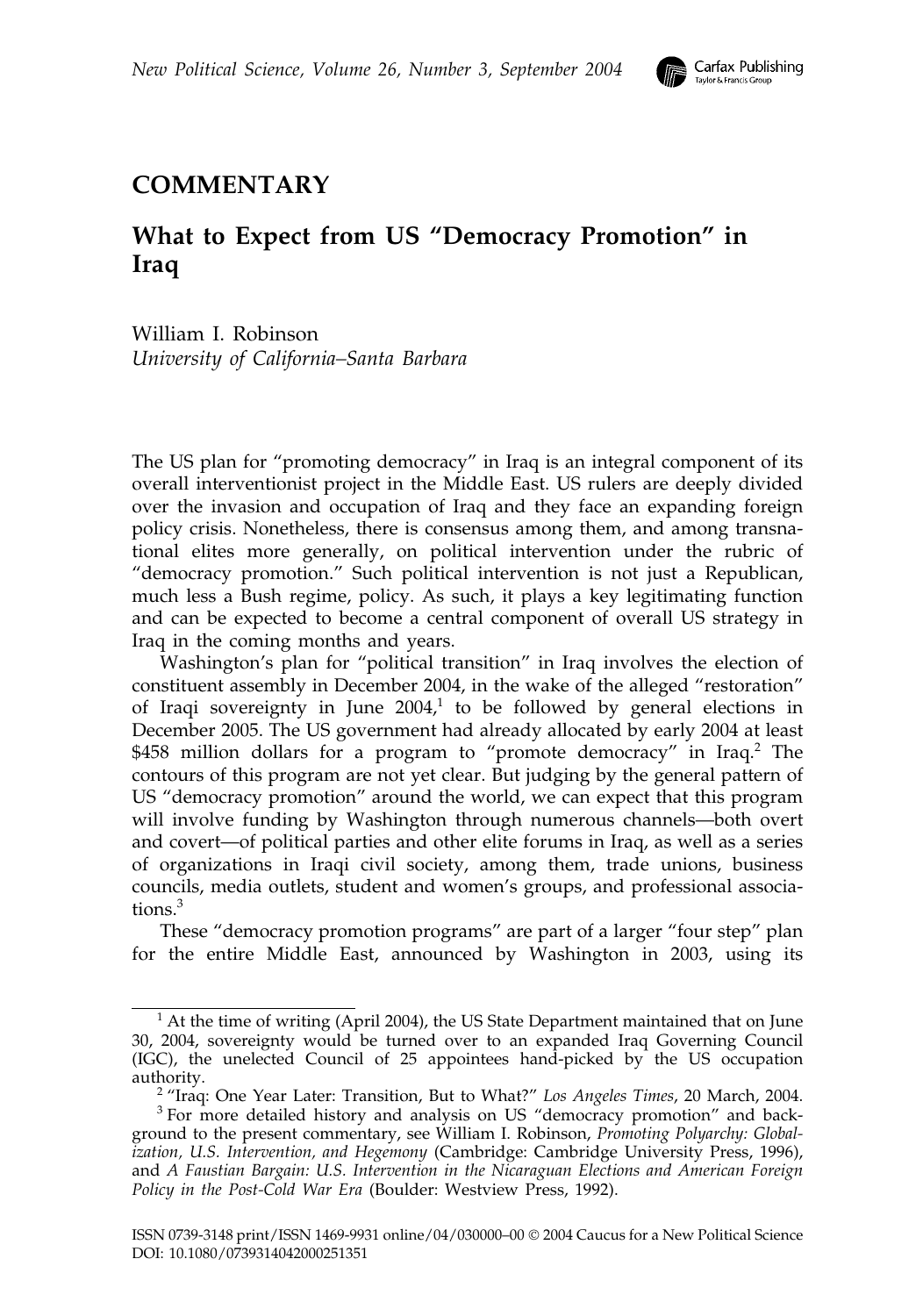occupation of Iraq as leverage.<sup>4</sup> The first of these steps was a resolution of the Palestinian–Israeli conflict (the "road map" has, of course, since collapsed). The second was a "Middle East Partnership" to "build a civil society" in the region. Such "civil society" programs typically attempt to groom new transnationallyoriented elites, and in this case, to incorporate the Arab masses into a civil society under the hegemony of these elites. The third was the region's further integration into the global economy through liberalization and structural adjustment. And the fourth was preventing the rise of any regional military challenge to the emerging US/transnational domination. The overall objective was to force on the region a more complete integration into global capitalism.

The US has three goals for the political system it will attempt to put into place in Iraq. The first is to cultivate transnationally-oriented elites who share Washington's interest in integrating Iraq into the global capitalist system and who can administer the local state being constructed under the tutelage of the occupation force. The second is to isolate those counter-elites who are not amenable to the US project, such as nationally- (as opposed to transnationally-) oriented elites and others in a position of leadership, authority and influence, who do not share US goals. The third is to establish the hegemony of this elite over the Iraqi masses, to prevent the mass of Iraqis from becoming politicized and mobilized on their own independent of or in opposition to the US project, by incorporating them "consensually" into the political order the US wishes to establish.

The type of political system Washington will attempt to establish in Iraq has little to do with democracy and should not be referred to as such, as the terminology itself is ideological and intended to give an aura of legitimacy to US intervention. It does not involve power (*cratos*) of the people (*demos*), much less an end to class and foreign domination or to substantive inequality. This political system is more accurately termed polyarchy (a term I have borrowed from Robert Dahl and modified)—a system in which a small group actually rules on behalf of (transnational) capital and mass participation in decision-making is limited to choosing among competing elites in tightly controlled electoral processes.<sup>5</sup>

US policymakers began to promote polyarchy in the 1980s and 1990s around the world through novel mechanisms of political intervention, abandoning the dictatorships and authoritarian regimes that they had relied on for much of the post WWII period to assure social control and political influence in the former colonial world. This shift in policy took place in the context of globalization and in response to the crisis of elite rule that had developed in much of the Third World in the 1970s. Behind the new policy was an effort to hijack and redirect mass democratization struggles, to undercut popular demands for more fundamental change in the social order, to help emerging transnationally-oriented elites secure state power through highly-contested transitions, and to use that power to integrate (or reintegrate) their countries into the new global capitalism.

Seen in more theoretical abstraction, the policy shift represented an effort by transnational elites to reconstitute hegemony through a change in the mode of

<sup>4</sup> See Robin Wright, "U.S. to Press a Four-Step Plan for Transforming the Mideast," *Los*

*Angeles Times*, 20 April, 2003, p. A4. <sup>5</sup> See Robinson, *Promoting Polyarchy*, *op. cit*.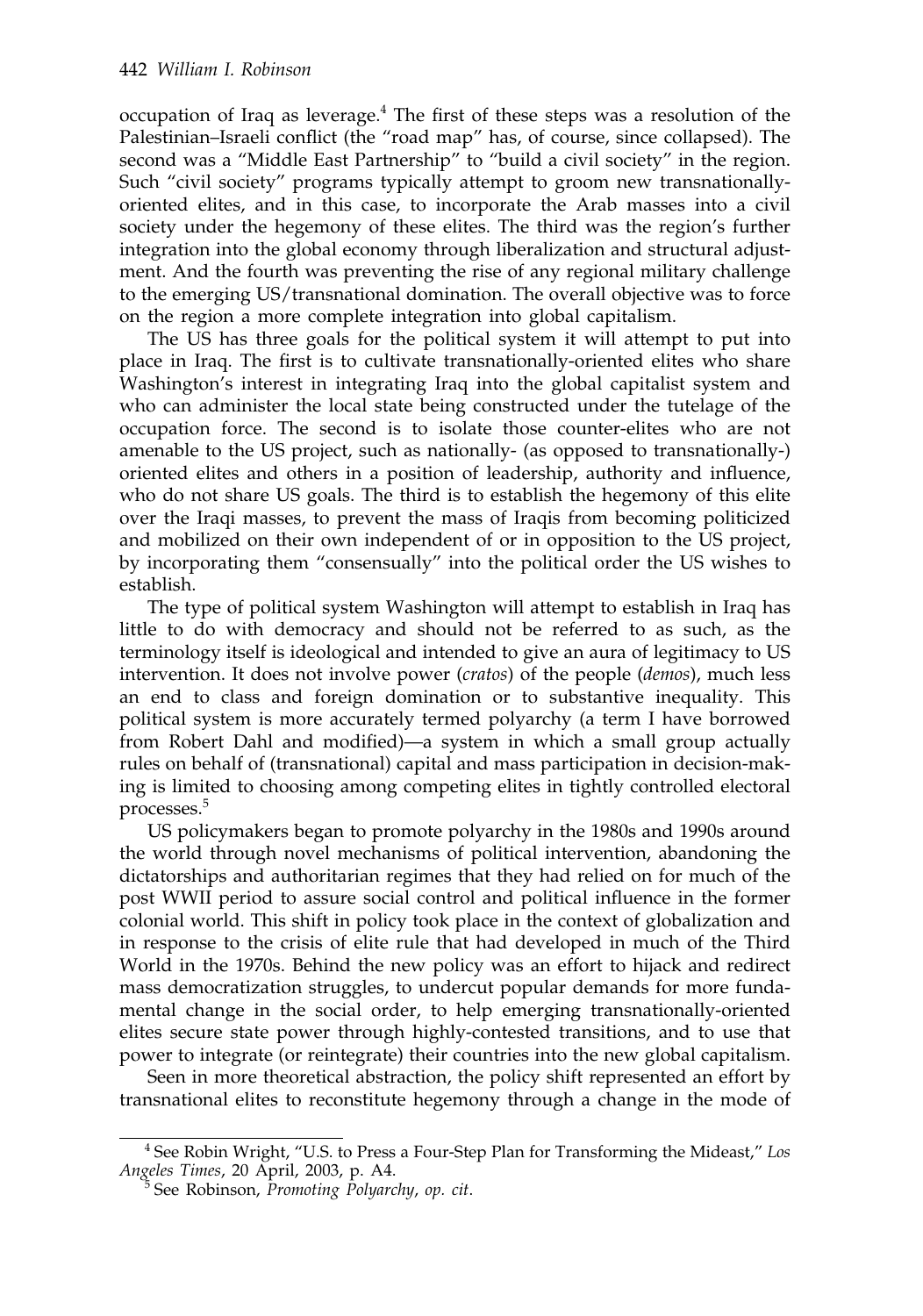political domination, from the coercive systems of social control exercised by authoritarian and dictatorial regimes to more consensually-based systems based on polyarchy. Transnational elites hope that the demands, grievances and aspirations of the popular classes will become neutralized less through direct repression than through ideological mechanisms, political cooptation and disorganization, and the limits imposed by the global economy. Polyarchy has been promoted by the transnational elite as the political counterpart to the promotion of neo-liberalism, structural adjustment, and unfettered transnational corporate accumulation. US "democracy promotion" intervention, in this regard, generally facilitates a shift in power from locally and regionally-oriented elites to new groups more favorable to the transnational agenda.

The countries most often targeted for US political intervention under the rubric of "democracy promotion" are:

- 1. Those Washington wishes to destabilize, such as, in recent years, Venezuela Haiti, and Cuba, and earlier Nicaragua. The groups and individuals that participated in the destabilization of the government of Jean Bertrand Aristide and that are now in power in Haiti were precisely those groomed and cultivated by US "democracy promotion" programs dating back to the late 1980s and undertaken continuously right up to the March 2004 US *coup d'etat*. In Venezuela, the opposition to the government of Hugo Chavez has been working since the late 1990s closely with the US "democracy promotion" network.
- 2. Those where popular, nationalist, revolutionary and other progressive forces pose a threat to the stable domination of local pro-US elites or neo-liberal regimes. In these countries, neo-liberal elites are bolstered through political intervention programs. In El Salvador, for instance, "democracy promotion" programs that had been conducted throughout the 1990s and early 21st century were expanded in 2003 as presidential elections approached. These programs provided diverse forms of support for civic and political groups aligned with the ruling ARENA party and marginalized the FMLN. $6$  Programs such as these have been conducted in dozens of countries.
- 3. Those targeted for a "transition," that is, a US-supported and often orchestrated changeover in government and state structures. South Africa and Eastern European countries fell into this category in the 1990s, as does currently Iraq.

It is worth noting that the US and other Western powers since the 1980s have been promoting polyarchy in Latin America (the original testing ground for the strategy), Eastern Europe, Africa and some of Asia, but until now have preferred to see the assorted sheikhs, monarchies and authoritarian regimes remain in power in much of the Middle East.

#### *Modus Vivendi of US Political Intervention*

"Democracy promotion" programs involve several tiers of policy design, funding, operational activity, and influence. The first involves the highest levels of

<sup>6</sup> For background on the case of El Salvador, see William I. Robinson, *Transnational Conflicts: Central America, Social Change, and Globalization* (London: Verso, 2003).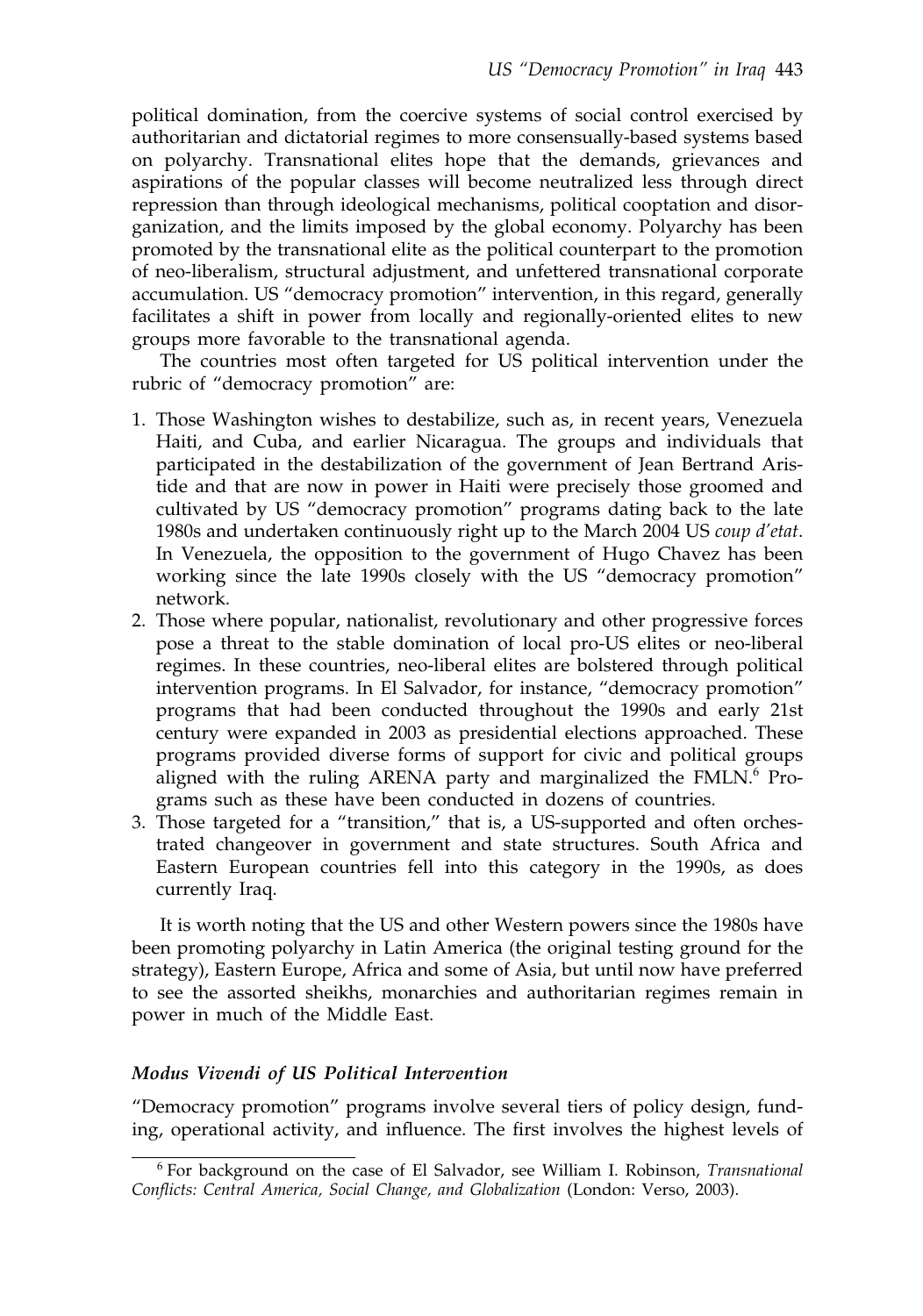the US state apparatus—the White House, the State Department, the Pentagon, the Central Intelligence Agency (CIA), and certain other state branches. It is at this level that the overall need to undertake political intervention through "democracy promotion" in particular countries and regions is identified as one component of overall policy towards the country or region in question. Such "democracy promotion" programs never stand on their own; they are always just one aspect of larger US foreign policy operations, and are synchronized with military, economic, and other dimensions. Of particular significance are economic policy levers Washington is able to apply to the intervened country in conjunction with "democracy promotion," such as an assortment of aid programs as carrots and sanctions and embargoes as sticks.

In the second tier, the US Agency for International Development (AID) is allocated hundreds of millions of dollars, which it doles out, either directly or via the National Endowment for Democracy (NED), and occasionally other agencies such as the US Institute for Peace (USIP), to a series of ostensibly "private" US organizations that are in reality closely tied to the policymaking establishment and aligned with US foreign policy. The NED was created in 1983 as a central organ, or clearinghouse, for new forms of "democratic" political intervention abroad. Prior to the creation of the NED, the CIA had routinely provided funding and guidance for political parties, business councils, trade unions, student and civic groups in the countries in which the US intervened. In the 1980s a significant portion of these programs were shifted from the CIA to the AID and the NED and made many times more sophisticated than the often-crude operations of the CIA.

The organizations that receive AID and NED funds include, among others (the list is extensive): the National Republican Institute for International Affairs (NRI, also known as the International Republican Institute, or IRI) and the National Democratic Institute for International Affairs (NDI), which are officially the "foreign policy arms" of the US Republican and the Democratic parties, respectively; the International Federation for Electoral Systems (IFES); the Center for Democracy (CFD); the Center for International Private Enterprise (CIPE); and the Free Trade Union Institute (FTUI). US universities, private contractors, and organic intellectuals may also be tapped. For instance, the *Los Angeles Times* of March 20, 2004, reported that Larry Diamond of Stanford University, a leading intellectual associated with the new political intervention, was brought into Iraq in January to lecture on "democracy" to "700 Iraqi tribal leaders, many of them wearing Western business suits underneath their robes."<sup>7</sup> While these "private" organizations are likely to become involved in Iraq, the Pentagon will surely continue its own political operations inside the country, such as its sponsorship of the Iraqi Media Network, launched by Pentagon contractors with some \$200 million, a project that seeks to establish a network of pro-US, pliant media outlets and to influence national and foreign reporting on events in the country.

In the third tier, these US organizations provide "grants"—that is, funding, guidance and political sponsorship—to a host of organizations in the intervened country itself. These organizations may have previously existing and are penetrated through "democracy promotion" programs and incorporated in new ways into US foreign policy designs. Or they may be created entirely from scratch.

<sup>7</sup> "Iraq: One Year Later," *op. cit*.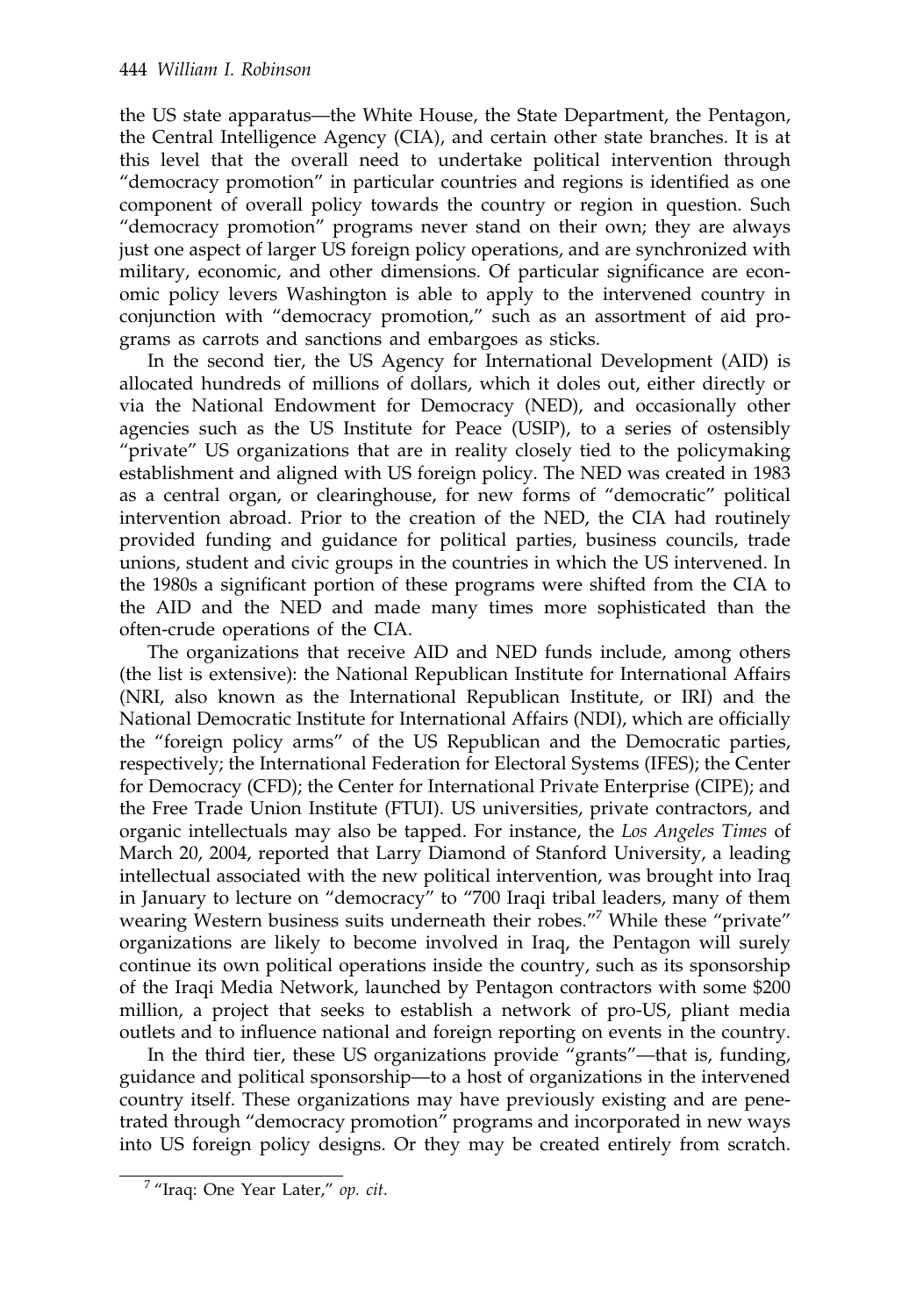These organizations include local political parties and coalitions, trade unions, business councils, media outlets, professional and civic associations, student groups, peasant leagues, human rights groups, and so on. Many of these groups may tout themselves as "non-partisan." They may well be with regard to local political currents but not with regard to the overall objectives of US policy. When elections are held the interventionist network invariably funds or creates electoral monitoring and "get out the vote" groups that appear as local "nonpartisan" democratic civic groups but in practice play a central facilitating and legitimating role in the program.

We may see in Iraq another *modus operandi* of US political intervention, in which US operatives choose for strategic reasons to work through third-country groups. For instance, in its extensive political intervention activities in Nicaragua in the 1980s the US "democracy promotion" apparatus worked through a number of Venezuelan political and civic organizations. Proxy Venezuelan operatives actually conducted programs on the ground in Nicaragua. As Spanish-speaking Latin Americans, these operatives were able to achieve a level of legitimacy, penetration and influence impossible for gringos.<sup>8</sup> In Iraq, therefore, the US may choose at some point to mount political intervention programs via Jordanian, Egyptian, and other Middle Eastern-based groups. Those monitoring political intervention in Iraq will want to look out for the creation of NGOs in the country (we are likely to see a dramatic NGO-ization). While many of these may be authentic Iraqi and foreign groups, others will undoubtedly be part of the US-mounted political intervention network.

Washington hopes to create through its "democracy promotion" programs "agents of influence"—local political and civic leaders who are expected to generate ideological conformity with the elite social order under construction, to promote the neo-liberal outlook, and to advocate for policies that integrate the intervened country into global capitalism. These agents are further expected to compete with, and eclipse, more popular-oriented, independent, progressive or radical groups and individuals who may have a distinct agenda for their country.

The US goal is to make the conquest of Iraq a Janus-faced project of consent and coercion, or more aptly, "consent backed up by the armor or coercion." "Democracy promotion" programs are not intended, as a matter of course, to replace military intervention but to complement it. US and international operatives hope that political intervention will lead to the establishment of internal consensual mechanisms of domination as the flip side of direct coercive domination by US armed force. The operation of local paramilitary forces and even death squads is not necessarily anathema to US-sponsored political transitions in intervened countries. Such forces may well develop in Iraq in some sort of a synergic relation with the civic and political network that US political intervention will cultivate.

It is important to emphasize that many individuals brought into US "democracy promotion" programs are not simple puppets of US policy and their organizations are not necessarily "fronts" (or in CIA jargon, "cut-outs"). Very often they involve genuine local leaders seeking to further their own interests and projects in the context of internal political competition and conflict and of

<sup>8</sup> For details, see Robinson, *A Faustian Bargain*, *op. cit*.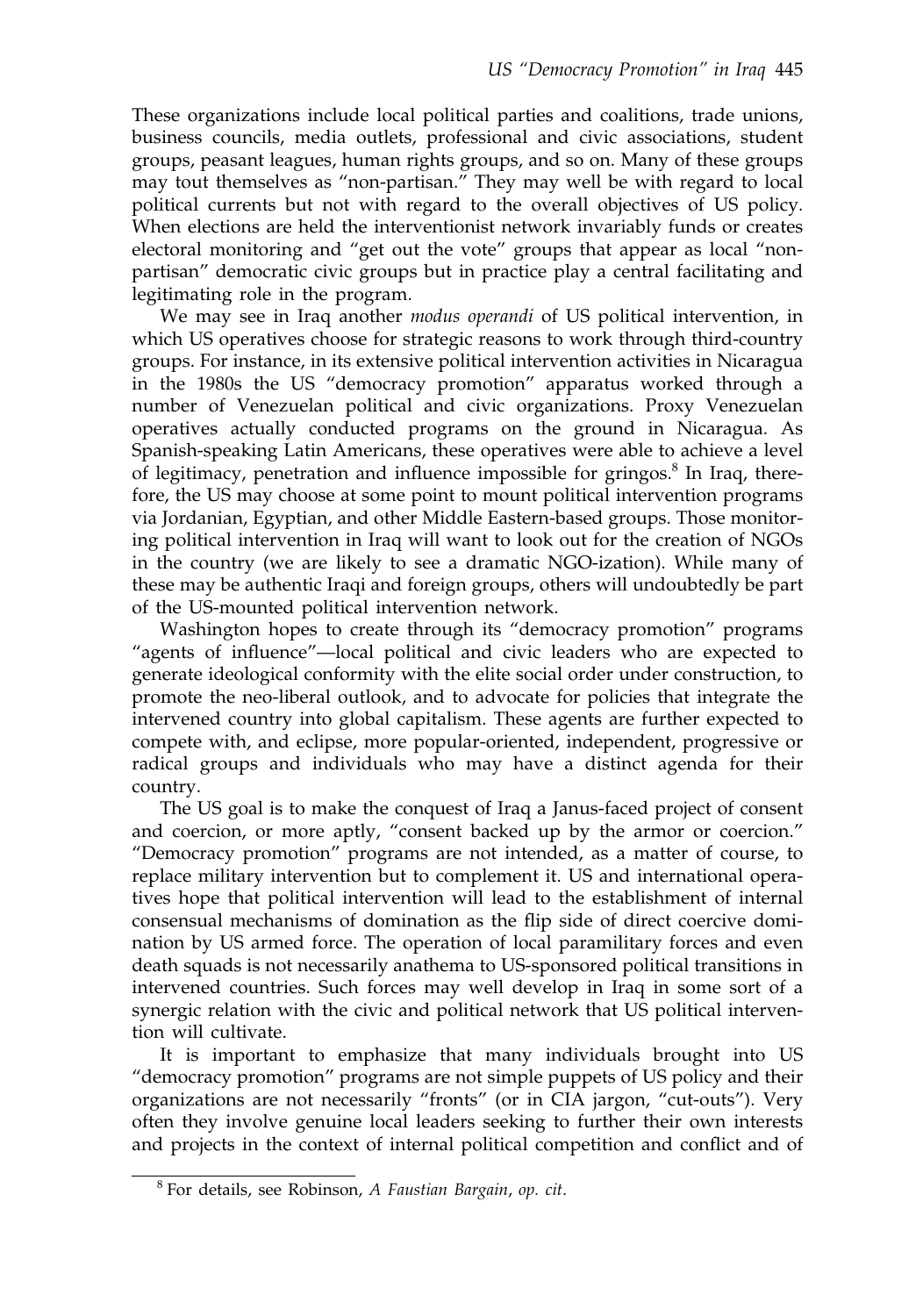heavy US influence over the local scene. Moreover, old and new middle classes, professional and bureaucratic strata may identify their interests with the integration or reintegration of their countries into global capitalism under a US canopy. These classes may be politically disorganized or under the sway of counter-elites and of nationalist, popular, or radical ideologies. They often become the most immediate targets of "democracy promotion," to be won over and converted into a social base for the transnational elite agenda.

### **The Battle for Iraqi Civil Society**

Hence, promoting polyarchy in Iraq, as elsewhere, will be more than just theatrical activity to gain international legitimacy for a regime brought into being by foreign occupation. Washington hopes it can bring together a national elite that can act as effective intermediaries between the Iraqi masses and the US/transnational project for the country. This elite is expected to establish its effective control over the political society between created by the US occupation force and its ideological hegemony over the country's fragmented and unruly civil society. The objective is to bring about a political order that can achieve internal stability as the necessary condition for the country to function as a reliable supplier of oil, an investment outlet for transnational capital, and a platform for further transnational economic and political penetration of the Middle East.

The US program will likely seek to privatize everything as it integrates Iraq into global capitalism and opens up the country's resources and labor force to transnational corporations. But here it must count on local political, business, and civic intermediaries that will be cultivated by US "democracy promotion" programs and brought together into a functioning network attuned to the US/transnational program. These elites will pursue their own interests within the broader project and as a matter of course there will be multiple points of friction among them, and between them and their US overlords.

The "democracy promotion" program in Iraq will heavily involve the older generation of "jackals" (the Chalabis, Pachachis, and so on) and their organizations<sup>9</sup>—indeed, they are already deeply implicated in the US occupation—but it will also attempt to identify new leaders and prominent figures among diverse sectors and communities, and to bring them into the dominant project. Washington knows that it cannot count alone on the old class of exiles and assorted jackals as internal representatives of the transnational project. It must be able to identify and cultivate leaders that can garner a minimum of legitimacy among the country's diverse and fractious ethnic and religious communities and social sectors.

To this end Washington will sponsor numerous consensus-building processes and forums in and outside of Iraq, with the participation of a broad range

<sup>&</sup>lt;sup>9</sup> On 20th century Iraqi politics with a good focus on the development under British colonialism and neo-colonialism of a local elite political class (including the origin of the term "jackals" to refer to these elites), see Tariq Ali, *Bush in Babylon: The Recolonisation of Iraq* (London: Verso, 2003). More generally on the events leading up to and following the 2003 invasion and occupation of Iraq, see, among the expanding body of literature, Geoff Simons, *Future Iraq: U.S. Policy in Reshaping the Middle East* (London: Saqi Books, 2003). There are many valuable websites on Iraq. See, *inter alia*, www.occupationwatch.org.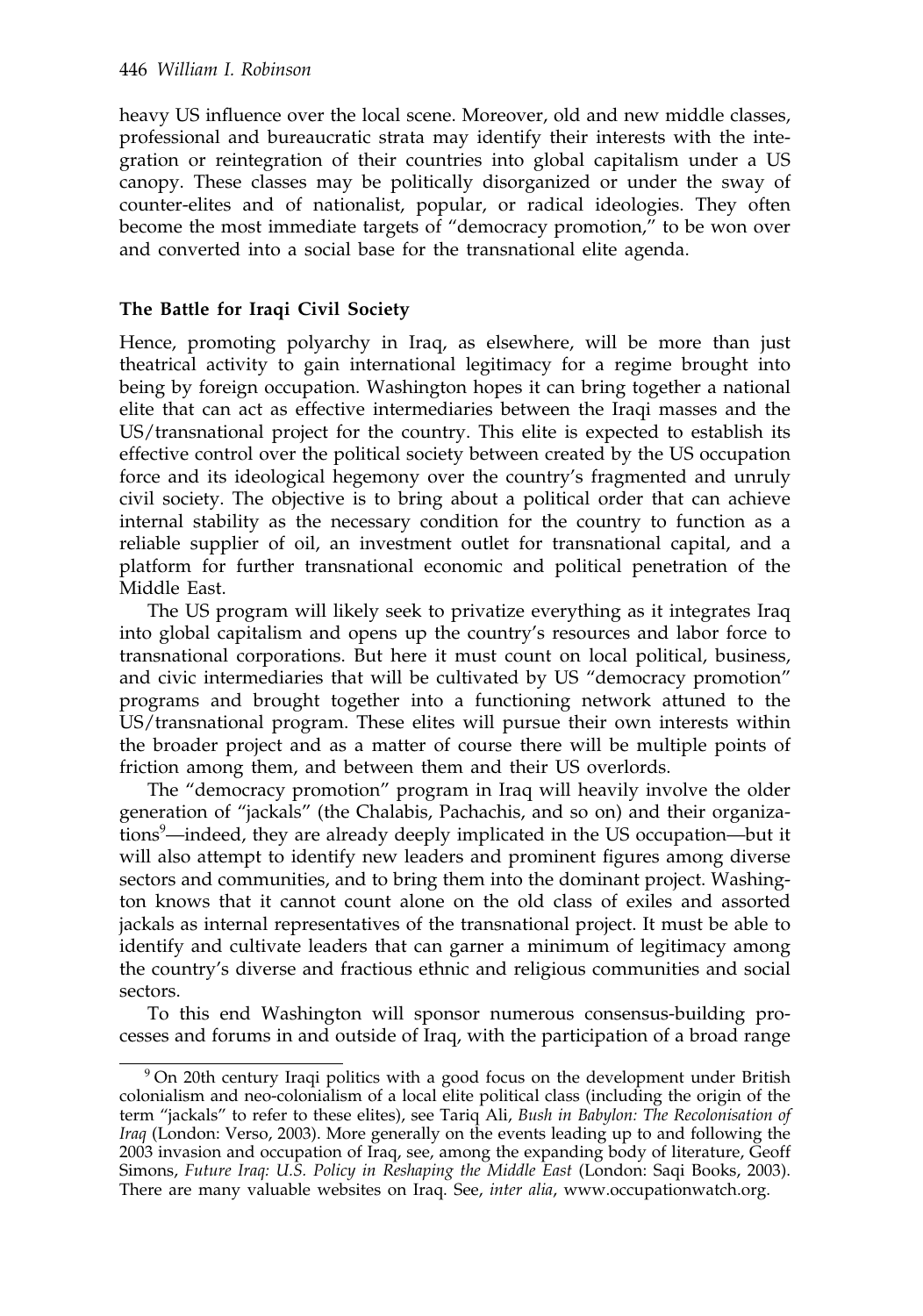of groups and individuals from Iraq and from third countries. These forums will include Iraq-wide and international conferences on "promoting democracy." US operatives will identify hundreds, perhaps thousands, of individuals it believes can be brought into the program. They will be invited to these conferences and to numerous gatherings in and outside of Iraq for "democracy training." Local media outlets funding by the program will give constant coverage and propaganda to those organizations and individuals drawn into the "democracy promotion" network, and will ignore, sideline, or malign independent organizations that compete with the US/transnational agenda.

What is crucial to reiterate is that weaving together a pro-Western elite capable of assuming the reigns of local power (no matter how limited, fragmented and controlled by Washington) is only half the US strategy. The other half is to try to control and suppress alternative political initiatives within civil society and prevent popular or independent political voices from emerging. As the US moves forward with plans to turn over "sovereignty" to a hand-picked and unrepresentative body "democracy promotion" programs will have the twin objective of: (1) fostering political and civic organizations in civil society that can build a social base for a new Iraqi government; and (2) suppressing and isolating those organizations and social movements that oppose the US program and put forward an alternative. In this regard, "democracy promotion" will seek to politically incorporate mass resistance by safely channeling it into formal, sanitized, and bureaucratized "politics" managed by the string of political, business, and civic organizations propped up by political intervention. This is how polyarchy is supposed to function to absorb threats and to reproduce the social order.

The Bush regime (along with other US and transnational elites) hopes a "transition to democracy" will provide a viable "exit strategy." But this is close to impossible, a veritable imperial pipedream. Establishing a functioning polyarchy is a near impossibility, given the rivalries, petty ambitions, and struggles for the spoils of local power among the jackals, the political, ethnic, clan-based and religious splits among them and within Iraqi society at large, the rise of counter-elites, the expanding resistance, and the dim prospects of pacifying a colonized and restive population. If the Iraq invasion and occupation is the most massive US intervention since Vietnam, it is also the most stunning—indeed, insurmountable—chasm that we have seen since Washington's Indochina quagmire between US intent, on the one hand, and the actual US ability, on the other hand, to control events and outcomes.